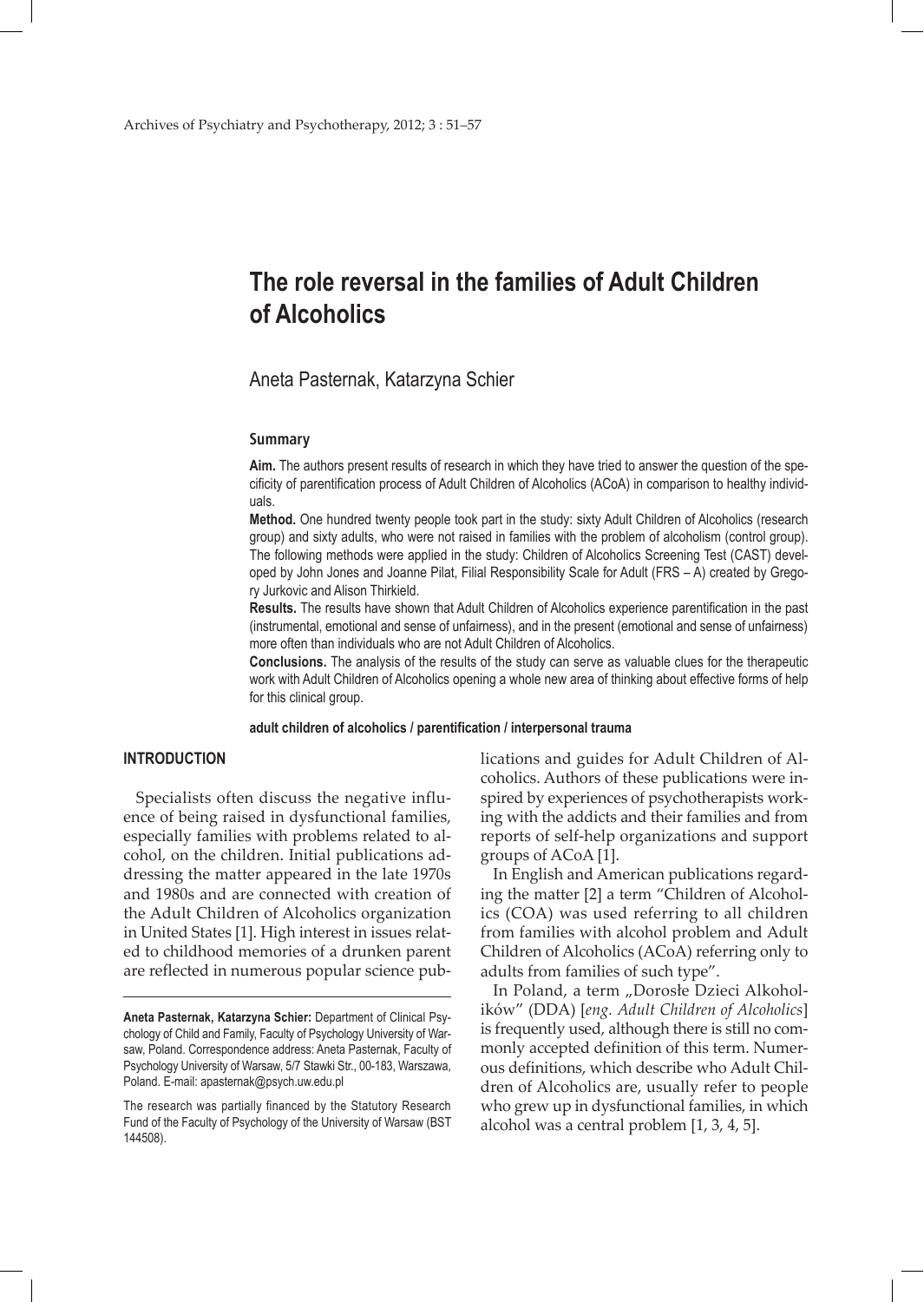It is worth to ask a question here, what do the considerations about Adult Children of Alcoholics have in common with the problem discussed in this article: lack of childhood of individuals growing up in families with alcohol problems.

Agnieszka Widera–Wysoczańska [4] in her ACoA characteristic underlines the fact that a childhood of individuals growing up in alcoholic families "is full of struggling for survival, and as a result in their adult life they often feel that they never experienced being a child".

This seems to be consistent with the literature regarding this issue [6], where attention is paid to the fact that "children of alcoholics due to circumstances associated with growing up in a family in which one or both parents were alcoholics, grow up and become adults far too quickly". Marzena Kucińska [7] believes that Adult Children of Alcoholics had to grow up early in their childhood and "in their adulthood deep down they remain children" [42]. According to Conway, [8] despite the fact that ACoA "are adults outside; inside they still remain little naughty children". Bradshaw [9] says that  $\mu$  inside each Adult Child of Alcoholics there is a little child, which feels empty and insatiable, whose needs remain unsatisfied, as these are needs of a child hidden inside an adult". [1]. Authors [10] describe dual identity of Adult Children of Alcoholics as "being constantly an adult and a child at the same time, as the unsolved issues from the childhood, the unreacted and repressed traumas are an element from the past which co-determines their functioning in adulthood – functioning which is partially immature emotionally and socially".

Difficult life conditions of people who spend the development period of their childhood in families with alcohol problems have been extensively researched. The results of this study are an attempt to observe this problem from a perspective not yet explored in Poland, namely to analyze the functioning of ACoA according to the parentification concept described by e.g. Gregory K. Jurkovic [13].

The term parentification, also referred to in the literature as "role reversal", was first introduced by Ivan Boszormenyi-Nagy and Geraldine Spark [10]. For the purpose of this study, the following understanding of the concept proposed by Chase [12] was adapted: "parentification in the

family is a functional and/ or emotional role reversal, in which a child sacrifices its needs in order to adapt and take care of instrumental or emotional needs of a parent". Parentification according to the definition presented above, can be of instrumental (where the child takes care of its siblings, saves money, cooks and cleans) or emotional character (where the child is a friend of a parent, a buffer in marital conflicts, supports siblings, protects the mother hit by the father, is an intellectual and/ or sexual partner etc.) [13]. The duration must be taken into account each time parentification is considered. The role reversal in a family is of different significance when a parent falls seriously ill, and the family is in the stage of regression or crisis, and different in case of chronic and long lasting process of instrumental and emotional abuse of a child in order to satisfy needs of one or both parents [11]. According to Chase [12] parentification is of two sorts, it could be "healthy" (when a child learns to act as an adult, and so learns what responsibility is), and "pathological" when a child is not aware of working (manually or mentally) beyond his or her capacity, and the family additionally confirms his or her feeling of being a "brave child" [11, 12].

According to the literature [14, 15] pathological parentification is experienced by various groups of children, including children of people with alcohol problems. When a child takes on roles and responsibilities associated with them, it brings back the order and/or compensates for the lacks resulting from the disruption of basic parental functions caused by the drinking parent [14]. The demands of acting as an adult are usually inadequate to the level of development and abilities of the child, and as a result the child cannot fully be a child. Schier [11] argues that it is a hidden form of abuse in a relationship, which is a particular type of interpersonal trauma. According to the attachment theory, the strength of recording of such traumatic life experiences leaves permanent marks on people, and predisposes them to "repeating" the relationship patters developed in childhood [16]. This thesis is in accordance with the latest reports on ACoA [4], which state that the majority of adults who grew up in families with alcohol problems resign from their personal lives. They deeply believe that their primary responsibility is to take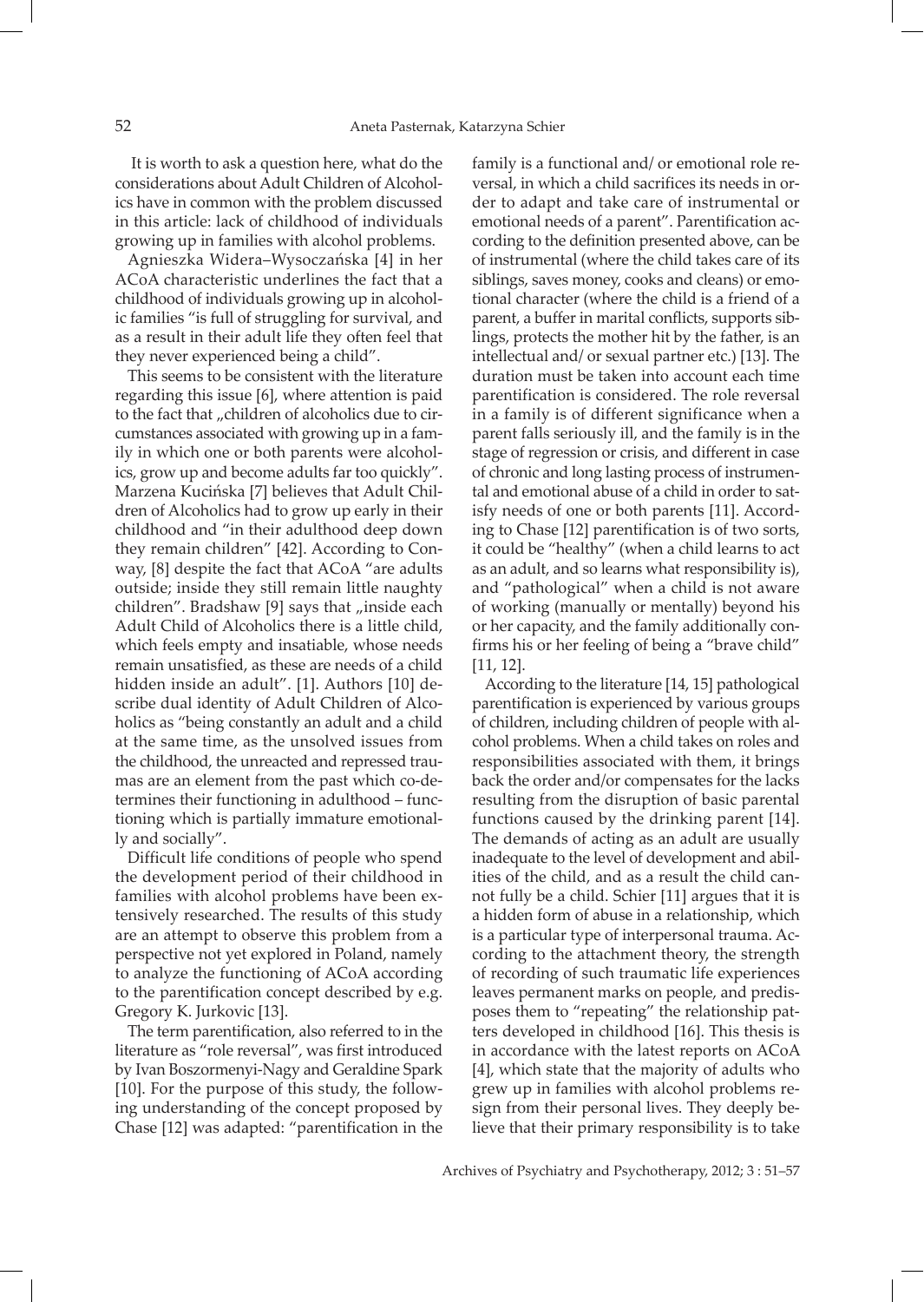care of their mother or father, therefore their life is more focused on being "a good child" rather than on "being a good husband or wife".

Considering the prevalence of alcoholism in Poland, it would seem that the theoretical and empirical analysis of the issue of parentification among ACoA can bring a new perspective to the difficulties of this group of people in their adult life. It is also a step towards building a language to describe the silent suffering of people "deprived of their childhood". Finally, it can facilitate finding therapeutic directions and efficient methods of psychological help.

#### **AIM OF THE STUDY AND RESEARCH HYPOTHESIS**

The research on mental functioning of Adult Children of Alcoholics in relation to the analyzed variable, i.e. parentification is relatively new, and therefore this study is explorative and comparative in nature.

The research question this study aims to answer is whether Adult Children of Alcoholics experience parentification (or role reversal in family), and if so, what type?

Based on the literature [4, 14, 17], a hypothesis was formed that the role reversal (parentification) of children and addicted parent would be more frequent in families with alcohol problems, than in individuals who did not grow up in families with alcohol problems. No detailed hypothesis regarding the dominant type of parentification among ACoA(instrumental vs. emotional) was formed.

#### **SUBJECTS**

The study was conducted in a group of one hundred twenty adults. The group included sixty Adult Children of Alcoholics (research group) and sixty individuals who were not brought up in families with alcohol problems (control group). The research group was composed of the participants of group therapy in Family Counseling Rehabilitation Center in Warsaw; group therapy of the Rehabilitation Center in Praga – one of Warsaw's districts; individual therapy in the Addiction and Codependence Therapy Center in Częstochowa; group and individual therapy in The Family Support Center – "Haven" Association for Dysfunctional Family Support; and ACoA students of pedagogics of Warsaw School of Maria Curie- Sklodowska in Warsaw. The control group was composed of extramural students of pedagogics and tourism of Warsaw School of Maria Curie- Sklodowska in Warsaw. The criteria of purposeful sampling were: 1) age (over 18 years old) and 2) whether the participants were Adult Children of Alcoholics or not. Basic socio-demographic variables, such as sex, age, residency etc., were also controlled, and no significant differences between the research and control group were recorded.

#### **METHOD**

The following tools were used in the study: personal inquiry form and two questionnaires: *Children of Alcoholics Screening Test* (CAST) and *Filial Responsibility Scale – Adult* (FRS-A).

The form was to provide basic information about the subjects, and to record socio-demographic data. It also asked questions regarding a subjective sense of health, chronic diseases, living with parents and using specialist psychological support.

The *Children of Alcoholics Screening Test* (CAST) was used to identify people who live in families with alcohol problems, or who used to have parents with alcohol problem. The test was created by John Jones and Joanne Pilat [18], and remains one of the most popular screening tests for children of alcoholics [19]. It is a one scale tool, which is a sum of answers to 30 questions, and which can range from 0 to 30. A Polish version of CAST which was used in the study which was adapted by Aneta Guziak, Ewa Młożniak and Agnieszka Zając with the use of the backtranslation and competent judges procedure. CAST remains a tool of good psychometric values both in the original version and the Polish translation [20].

The *Filial Responsibility Scale for Adult* (FRS-A) created by Gregory Jurkovic and Alison Thirkield was used to measure parentification. FRS-A helps to measure parentification (instrumental, expressive and emotional) and state the "sense of unfairness" of the subject. FRS-A consists of 60 statements divided into two groups [20, 21] consisting of 30 statements each. Statements in the first group refer to the past of the subject (to the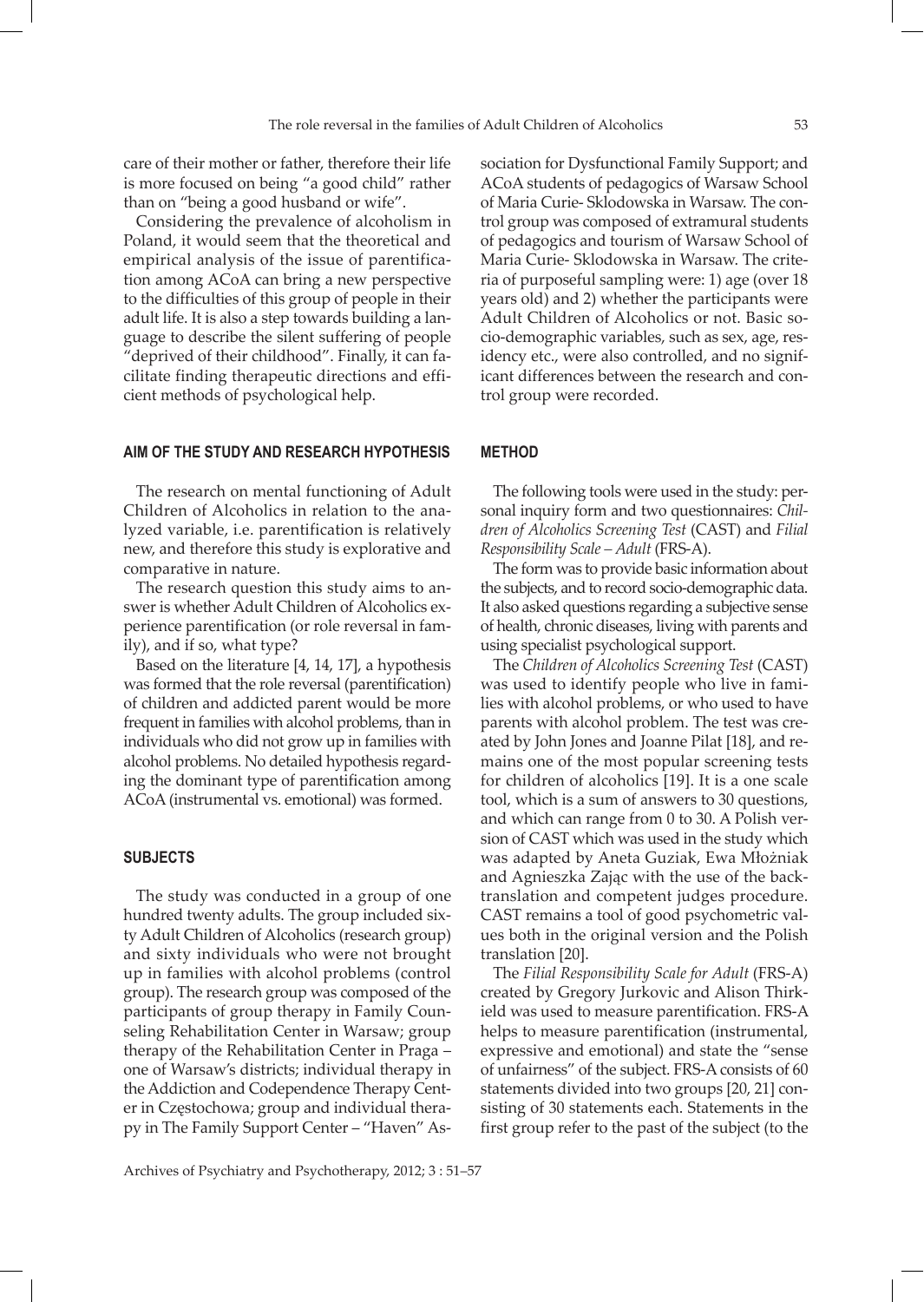age of 16), while statements in the second group refer to their present. Each statement is assessed by the subject on a 6-point scale. There are 6 subscales in FRS, 3 referring to the past and 3 to the present. These are: Instrumental Care giving, Expressive Care giving, and the Unfairness Scale. In its English version *Filial-Responsibility-Scale for Adult* is of good psychometric quality. Its reliability can be considered high, with  $\alpha$  varying from 0.81 to 0.88 [22]. A Polish version which was used in this study, was adapted in the back translation procedure by Agnieszka Łączyńska and Katarzyna Schier. According to Cronbach's Alpha coefficient [20], the Polish version of the tool is also internally consistent.

#### **RESULTS**

Based on the literature [23, 24] a hypothesis was made that the Adult Children of Alcoholics would experience parentification both, in the past (to the age of 16) and in the present, more often than people who did not grow up in families with alcohol problems.

In the two scales referring to the present, significant differences were found between the ACoA and the control group in the average level of expressive parentification  $-$  t (118)=3.61; p<0.001. No differences were found between the ACoA and the control group when it comes to instrumental parentification –  $t$  (118)=1.08; p>0.05.

These results indicate that Adult Children of Alcoholics are characterized by a higher level of instrumental and emotional parentification, higher subjective sense of unfairness in the past, and higher level of expressive parentification and sense of unfairness in the present than people in the control group. The results are presented in Tab. 1.

The analysis of the within-group variance of the ACoA group was performed in order to establish possible dependencies of parentification and chosen socio-demographic factors and controlled variables, such as, e.g. living with parent(s) or using professional psychological help. Differences in these two variables were found.

It is worth mentioning, that despite the fact that no significant differences between ACoAliv-

| Variables                                   | Group    | <b>Number</b><br>n | Average | Standard<br>Deviation | t-Test | P     |
|---------------------------------------------|----------|--------------------|---------|-----------------------|--------|-------|
| Instrumental Caregiving Scale (present)     | Research | 60                 | 23.55   | 8.54                  | 1.076  | 0.284 |
|                                             | Control  | 60                 | 22.05   | 6.61                  |        |       |
| <b>Expressive Caregiving Scale(present)</b> | Research | 60                 | 31.52   | 8.03                  | 2.060  | 0.042 |
|                                             | Control  | 60                 | 28.75   | 6.61                  |        |       |
| Unfairness (present)                        | Research | 60                 | 27.47   | 9.69                  | 3.608  | 0.000 |
|                                             | Control  | 60                 | 20.50   | 11.39                 |        |       |
| Instrumental Caregiving Scale (past)        | Research | 60                 | 25.40   | 8.79                  | 3.715  | 0.000 |
|                                             | Control  | 60                 | 20.00   | 7.03                  |        |       |
| Expressive Caregiving Scale (past)          | Research | 60                 | 29.53   | 9.40                  | 4.415  | 0.000 |
|                                             | Control  | 60                 | 22.78   | 7.21                  |        |       |
| Unfairness (past)                           | Research | 60                 | 31.20   | 10.74                 | 4.857  | 0.000 |
|                                             | Control  | 60                 | 21.58   | 10.94                 |        |       |
|                                             | Control  | 60                 | 21,58   | 10,94                 |        |       |

**Table 1.** Parentification for the present and the past in the research and control group

Source: Own study

This hypothesis is supported by the results of the studies [20] of the FRS-A sub-scales referring to the past, where statistically significant differences between the ACoA and the control group

were found at the level of instrumental parentification –  $t(118)=3.72$ ;  $p<0.001$ , expressive parentification (emotional) –  $t(111)=4.42$ ; p<0.001, and subjective sense of unfairness – t (118)=4.86; p<0.001.

Archives of Psychiatry and Psychotherapy, 2012; 3 : 51–57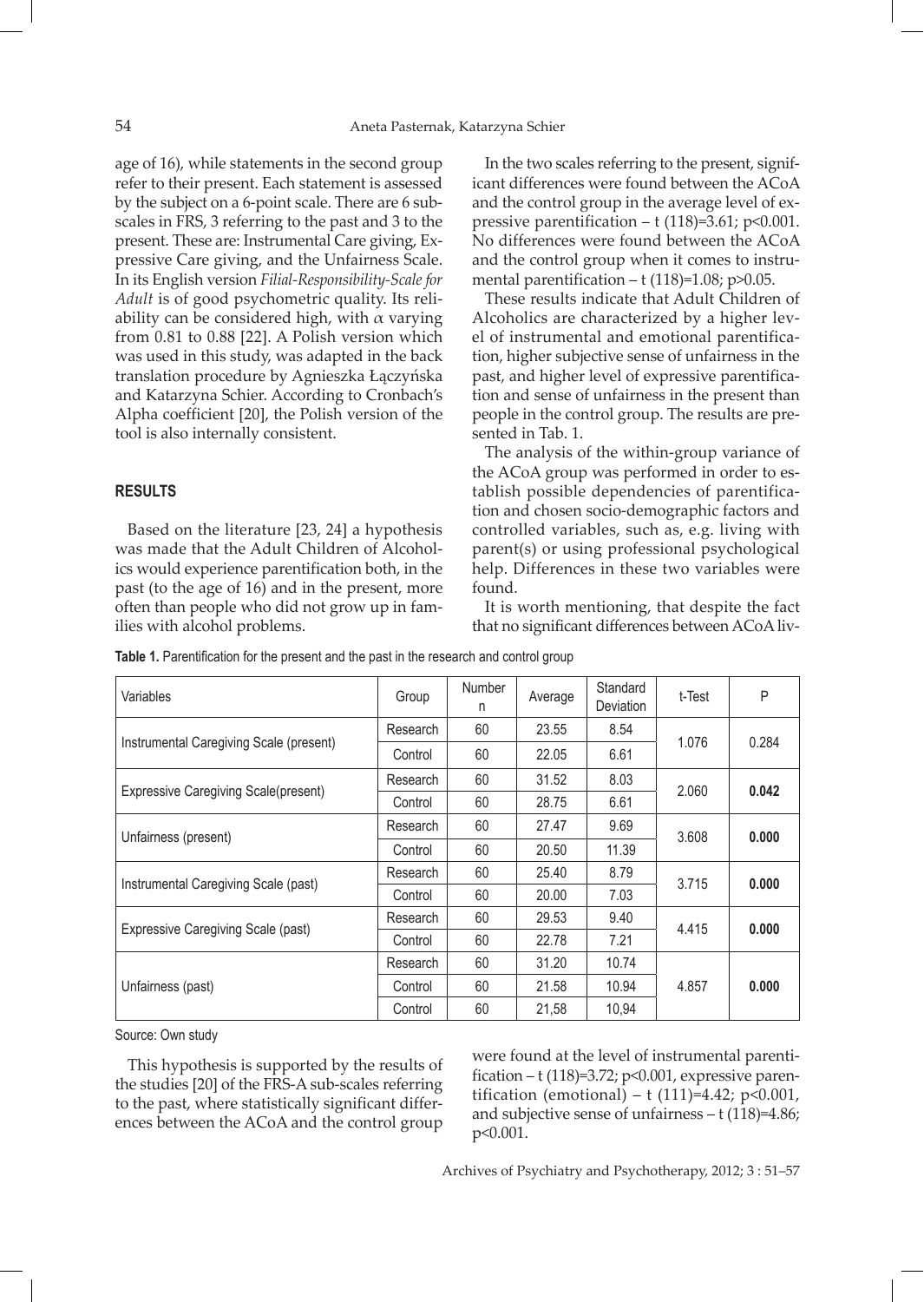ing with their parent(s) and ACoA who no longer live with their parent(s) in the average level of instrumental parentification in the present were found  $-$  U=253.50; p $>0.05$ , in case of this variable we can certainly speak about a tendency (p=0.057). Therefore it is possible that ACoA who live with their parent(s) are characterized by a higher level of instrumental parentification in the present (Mr=36.42) than those who no longer live with their parent(s) (Mr=27.18).

No statistically significant differences in the average level of subjective sense of unfairness in the present were found between ACoA who seek professional help and those who do not – t (58)=1.99; p>0.05. However, we can also speak of a tendency (p=0.052). It is probable that ACoA who do not seek professional help experience higher sense of unfairness in the present (M=29.51) than ACoA who use support  $(M=24.60)$ .

The results can be summarized as follows [20]:

Adult Children of Alcoholics experience parentification in the past (instrumental, emotional and sense of unfairness), and in the present (emotional and sense of unfairness) more often than people who are not ACoA.

When it comes to experiencing instrumental parentification in the present, one could speak of a tendency – ACoA who live with their parent(s) experience instrumental parentification in the present probably more often than ACoA who no longer live with their parent(s).

When it comes to experiencing the sense of unfairness in the present, one could speak of a tendency – ACoA who do not seek professional help probably experience a higher sense of unfairness in the present than ACoA who do.

## **DISCUSSION OF THE RESULTS AND CONCLUSIONS**

The results of this study confirm the initial hypothesis put forward in the study. Adults who were brought up in families with alcohol problems experienced role reversal in the family (that is parentification) [20]. This applied to all the analyzed dimensions. They took care of their parents on the emotional and instrumental level up to the age of 16, and they continue doing so in

their adult life. Moreover, they used to and they still experience the sense of unfairness associated with this fact. The scale which assessed the feeling, that the role reversal is unfair, includes the following statements: "Although my parents have good intentions, I am not sure they would stand by me if I needed it" and "Members of my family (of origin) do not notice that I often sacrifice myself for them", and also "For some reason I find it hard to trust my parents". According to Jurkovic [13], the sense of unfairness is a very important criterion of differentiating individuals who experienced destructive parentification (pathological), from those who in some cases could even make progress in their development (healthy). When a child performing responsibilities of a grown up, e.g. acting as an interpreter in a family of emigrants [25], knows that these activities are a big challenge and a burden, and that the family appreciates and recognizes it, such experience does not need to have negative consequences in their adult life. The results of our research [20] definitely prove that ACoA experience the sense of unfairness, and that this feeling differentiates them from the individuals who are not from families with alcohol problems.

Analysis of the results of parentification for particular individuals is beyond the scope of this paper, however the literature indicates that these could be serious [11, 12, 13, 26]. In their adult life, children who lived in families with role reversal, often experience intensified sense of shame and guilt, low self-esteem, suffer from depression, suicidal tendencies and tend to somatize their mental states, and suffer from psychosomatic disorders. As mentioned in the Introduction, such individuals experience a "childhood without childhood", and very often they have a feeling that they lack something [27].

An interesting result of the preformed research seems to be the fact that parentification is a continuous phenomenon, since it affected ACoA both, when they were children and in their adult life. As mentioned before, such individuals are unable to grow up fully, as their basic role in life is to take care of their parents. When it comes to experiencing instrumental role reversal in the present, the ACoA as a group are not different from the control group. This difference can be, however, observed when the vari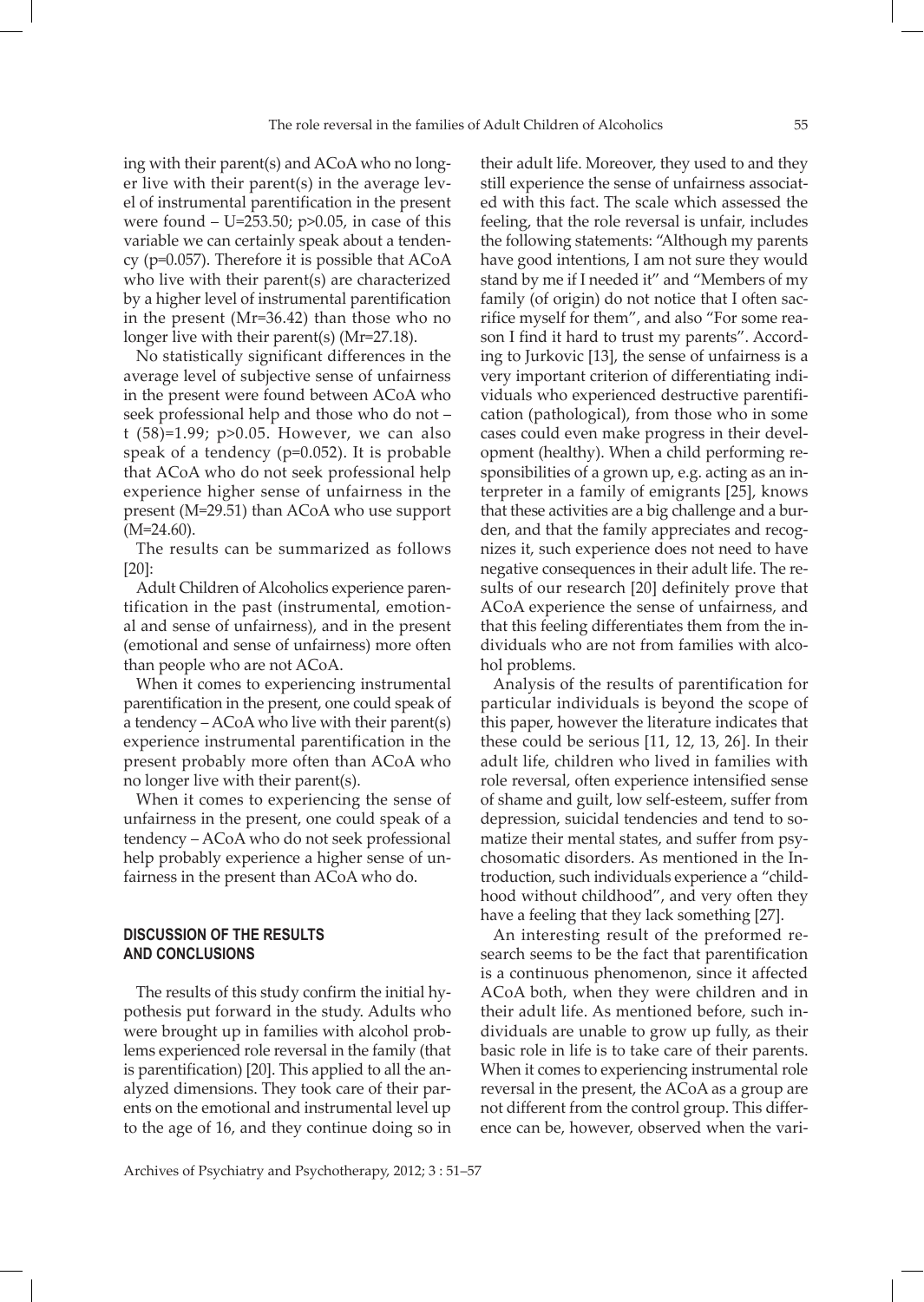able "living with a parent" is controlled. So if ACoA still live with their parents, they take care of them, both instrumentally and emotionally. Here one could ask a question: What kind of a parent would agree to a role reversal in a family, and why? Certainly, it may seem enough to say that a person who abuses alcohol is in a different state of mind and is unaware of how to properly take care of their children. This thesis seems however not to be complete. Angela Joyce [28] proposed an explanation, which describes a transgenerational aspect of parentification touching at least three generations. She believes that role reversal in a family is associated with the past of parents and their own traumatic experience, which they cannot or do not want to confront. According to Joyce [28] parents who experienced parentification are: "Unable to feel or identify with the pain of their own child, which resonates with their own repressed pain and helplessness in the past, the parents protect themselves and enter into a subconscious identification with the doer of the original trauma and impose similar experiences on their own child". In order to survive and receive a basic physical care from a parent, a child needs to develop their own system of catering for him or her, and often resigns from what it should receive from a caregiver within the attachment system. At that moment, a child looses their childhood once and for all [11, 27]. One of the patients in this study, a single highly-positioned woman, once said about her parents: "All my life I carried them on my back. I did what they wanted me to, and worried about them 24/7. When I took care of my own business I felt like an egoistic monster"*.* When asked for more precise characteristics of her parents, she answered: "He was an alcoholic »in gloves«, an important CEO who drank fine alcohol every day. When he was tipsy he was either aggressive or sexually aroused, and hit on me". The mother: "An eternal child, cute sweet-furious girl who was always in want of something. Actually everything"*.*

What would be the most efficient way of helping ACoA who experienced the role reversal in the family? The results of this study prove that individuals who seek professional help experience less unfairness than the ones who do not receive such help. It seems then, that the very fact of naming the burden of ACoA by people with

similar experiences or by a specialist could be a form of help. People from alcoholic families can try to treat their trauma of the "childhood without childhood", as they find witnesses in other people, who allow them to understand, that taking care of a parent(s) was not fair [11]. We believe that psychotherapy with adults from alcoholic families (if they decide to undergo one) should concentrate on two aspects. The first one is arduous, persistent separation of the picture of self from the parent, i.e. working on separation-individuation process [27]. A ACoA who are able to distance themselves from the needs of their parents, can see their own needs more clearly and perhaps even start to create satisfying interpersonal relationships. Another important aspect in this process seems to be psychological grief, i.e. trying to grieve the lost childhood. For the patient mentioned earlier, it meant a symbolic ritual of taking her parents off her back and starting her independent life.

To conclude, the results of this research are certainly interesting, and open a new way of thinking about efficient help for ACoA. Further research is needed to analyze the relationship between parentification and the progress of the separation-individuation process of Adult Children of Alcoholics. Too small research group could be the limiting factor in this study.

### **REFERENCES**

- 1. Ryś M. Rodzinne uwarunkowania psychospołeczne funkcjonowania Dorosłych Dzieci Alkoholików. Warszawa: Wydawnictwo Naukowe PWN; 2007.
- 2. Gąsior K. Czynniki zagrażające rozwojowi dzieci w rodzinie z problemem alkoholowym na przykładzie Dorosłych Dzieci Alkoholików. Alkoholizm i Narkomania, 2008; 3: 248.
- 3. Niewiadomska I, Sikorska Głodowicz M. Alkohol. Lublin: Wydawnictwo KUL; 2004.
- 4. Widera Wysoczańska A. Pijany dom, czyli co się dzieje z dzieckiem alkoholika. In: Żak P, editor. Gdzie się podziało moje dzieciństwo. O Dorosłych Dzieciach Alkoholików. Kielce: Wydawnictwo "Charaktery"; 2003. p.9.
- 5. Woronowicz B. Alkoholizm jako choroba. Warszawa: Wydawnictwo PARPA; 1993.
- 6. Miller I, Tuchfeld B. Dorosłe Dzieci Alkoholików. Nowiny Psychologiczne, 1990; 5–6: 144.
- 7. Kucińska M. Dorosłe Dzieci Alkoholików kim są? Charaktery. 2002; 8: 42.